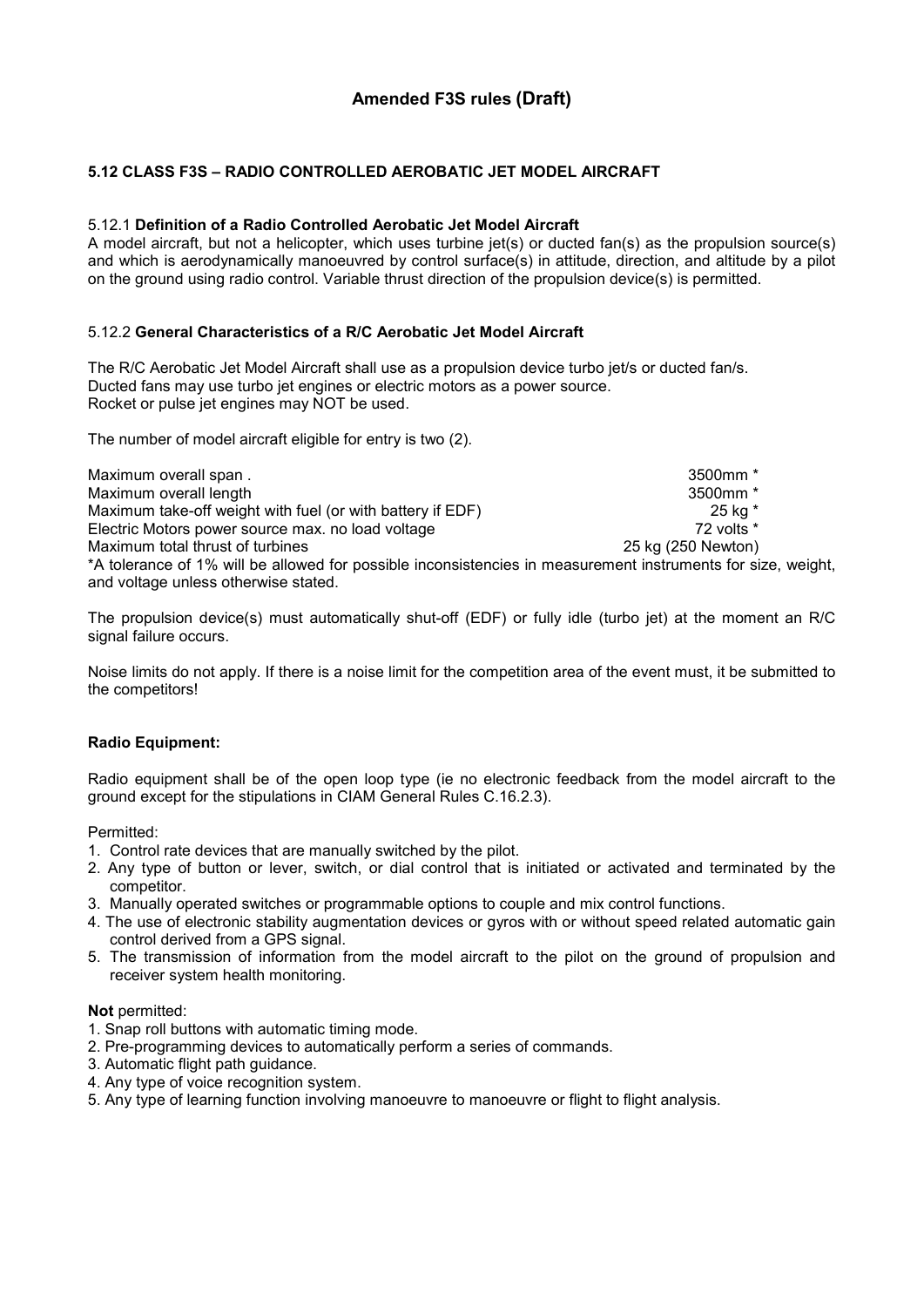### 5.12.3. Definition and Number of Helpers

A helper may be a Team Manager, another competitor, or an officially registered supporter. Each competitor is permitted one helper (usually the caller) during the flight. Two helpers may be present and assist during the starting of the motor(s). One person, either a helper, or the team manager, or the caller, may place the model aircraft for take-off and retrieve the model aircraft following the landing. In exceptional circumstances, another helper may join the competitor and caller/helper during the flight, but only to hold a sun-shield as protection from direct sunlight. These protection devices must not interfere with the judges' vision of the manoeuvres. Physically disabled competitors requiring an additional helper and/or caller or other assistance, must request permission with full details, with their entry, from the organiser of a championship. This additional assistance must be provided by the competitor, must not give him an unfair advantage over other competitors, and must not unduly delay or interfere with the running of the competition. Except for communication between the caller and the competitor, no other performance-enhancing communication with helpers is permitted during the flight.

### 5.12.4. Number of Flights

Competitors have the right to the same number of preliminary, semi-final, or finals flights. Only completed rounds will be counted. Only when all competitors in the preliminary, semi-final, and final rounds, have had the opportunity to complete the same number of rounds, can the results of the rain-interrupted (or other delay) competition be determined.

### 5.12.5. Definition of an Attempt

There is an attempt when the competitor is given permission to start.

If the propulsion device fails after the model aircraft becomes airborne, the attempt will be deemed complete.

### 5.12.6. Number of Attempts

Each competitor is entitled to one attempt for each official flight.

Note: An attempt can be repeated at the contest director's discretion only when any unforeseen reason beyond the control of the competitor, causes the model aircraft to fail to start (eg there is radio interference). Similarly, in a flight that is interrupted by any circumstance beyond the control of the competitor, the competitor is entitled to a reflight, with the entire schedule being flown and judged, but only the affected manoeuvre and the unscored manoeuvres that follow will be tabulated. This reflight should take place within 30 minutes of the first flight, in front of the same set of judges, or be the first flight after the judges' break, or, if it involves a protest, as soon as the FAI Jury has deliberated and communicated the outcome of the protest to the contest director. The result of the reflight will be final.

## 5.12.7. Definition of an Official Flight

There is an official flight when an attempt is made whatever the result.

## 5.12.8. Marking

- a) Each judge has to assess each manoeuvre and any other relevant action of the competitor individually and independently from the other judges. The criteria for judging are contained in the Description of Manoeuvres (Annex 5M) and in the Manoeuvre Execution Guide (Annex 5B)
- b) Each manoeuvre may be awarded marks by each of the judges during the flight. Every manoeuvre starts with the mark of 10 points and will be downgraded for each defect during the execution of the manoeuvre in one or multiple 0.5 point steps, depending on the severity of the defect. The remaining points result in the mark for the manoeuvre. During tabulation, these marks are multiplied by a coefficient (K-Factor) which relates to the difficulty of the manoeuvre.
- c) Any manoeuvre not completed, or flown out of sequence with the stated schedule shall be scored zero (0). Zero scores need not be unanimous, except in cases where an entirely wrong manoeuvre was performed. Judges must confer after the flight in these cases, bringing it to the attention of the flight line director/contest director on site.
- d) Take-off and landing procedures are not judged and are not scored.
- e) The manoeuvring zone is vertically spread in front of and at a distance of approximately 150 m 200 m from the pilot. (depending on the size of the model aircraft). It is laterally limited by two virtual vertical planes above the extension of two lines on the ground each at an angle of 75 degrees left and right from the intersection of a centre line with the safety line. The centre line is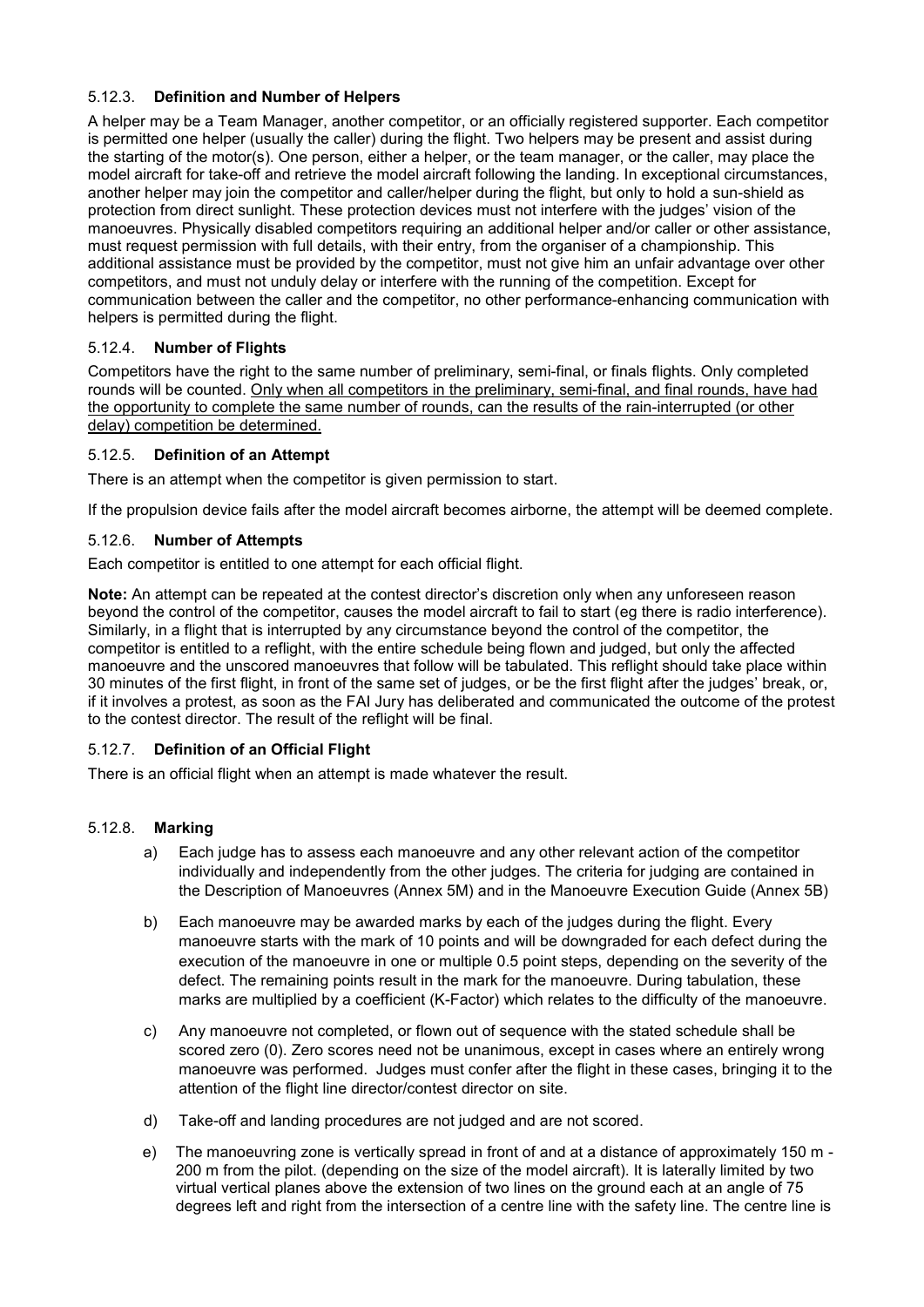positioned on the ground perpendicular to the safety line on the ground which is parallel to the runway. Two starting circles of 3m diameter are marked on the runway, one left and one right at minimum 15 m off the centre line, also serving for sound/noise measurement, if required. The upper limit of the manoeuvring zone is defined by the virtual plane stretching up 60 degrees from the ground at the intersection of all ground lines.

- f) The dimensions, inertia and speed of a jet model aircraft have to be considered
- g) The pilot is normally placed on the intersection of all ground lines.
- h) Manoeuvres must be performed such that they can be seen clearly by the judges. If a judge, for some reason beyond the control of the competitor, is not able to follow the model aircraft through the entire manoeuvre, he may set the "Not Observed" (N.O.) mark. In this case, the judge's mark for that particular manoeuvre will be the average of the numerical marks with two digits after the decimal point, rounded up. If no such average is achievable, the competitor has the right for a reflight as per paragraph 5.1.6. If, for some reason within the control of the competitor, a judge is not able to follow the model aircraft through the entire manoeuvre, he has to downgrade the manoeuvre accordingly.
- i) Centre manoeuvres should be primarily performed in the centre of the manoeuvring zone while turn around manoeuvres should not extend past the lateral limits. Vertical height should not exceed the upper limit. Also, manoeuvres should be primarily performed along a line of flight approximately 150m -200m in front of the safety line. Infractions of this rule will be cause for downgrading by each judge individually and in proportion to the degree of infraction. Exceptions to this rule are cross-box manoeuvres, 3D-manoeuvres, or manoeuvres in a stalled condition, as well as the horizontal circle manoeuvres which, of necessity, may deviate from the 150m - 200m distance of flight.
- j) The manoeuvring zone shall be clearly marked with white (or contrasting colour to the background) vertical poles, approximately 100mm in diameter and approximately 4m high, placed on centre and 60 degrees each side of centre on a line 150m in front of the competitor's position. Flags, streamers, or boards of contrasting colour to the background, should be mounted on the poles to improve visibility. White (or contrasting) lines, originating at the competitor's position and extending outward at least 50m, shall also be used to mark the centre and extreme limits (60 degrees left and right of centre) of the manoeuvring zone. Audible and visual signals to indicate violations of the manoeuvring zone must not be used.
- k) The judges shall be seated not more than 10m, and not less than 7m behind the competitor's position (the apex of the 75 degree lines) and within an area described by the extension of the 75 degree lines to the rear of the competitor. The judges must be seated abreast, usually separated by 2m, with scribes or score secretaries separating them.
- I) If a model aircraft is, in the opinion of the judges, unsafe or being flown in an unsafe or inappropriate manner, they may bring this to the attention of the flight line director, who may instruct the pilot to land.
- m) The individual manoeuvre scores given by each judge for each competitor must be made public at the end of each round of competition. The team manager must be afforded the opportunity to check that the scores on each judge's score document correspond to the tabulated scores (to avoid data capture errors). The score board/monitor must be located in a prominent position at the flight line, in full view of the competitors and the public.

#### 5.12.9 Classification:

a) For World and Continental Championships, each competitor will have four (4) preliminary flights with schedule F3SP with the best three normalised scores to determine the preliminary ranking. The top 30% (thirty percent) of the classified F3S P competitors with a minimum of ten (10) will have three (3) additional flights. These final flights will be flown as a known, finals schedule (schedule F3SF) The total of the best three preliminary flights of the finalists (normalised again to 1000 points) will count as one score. This score and the finals scores will give four (4)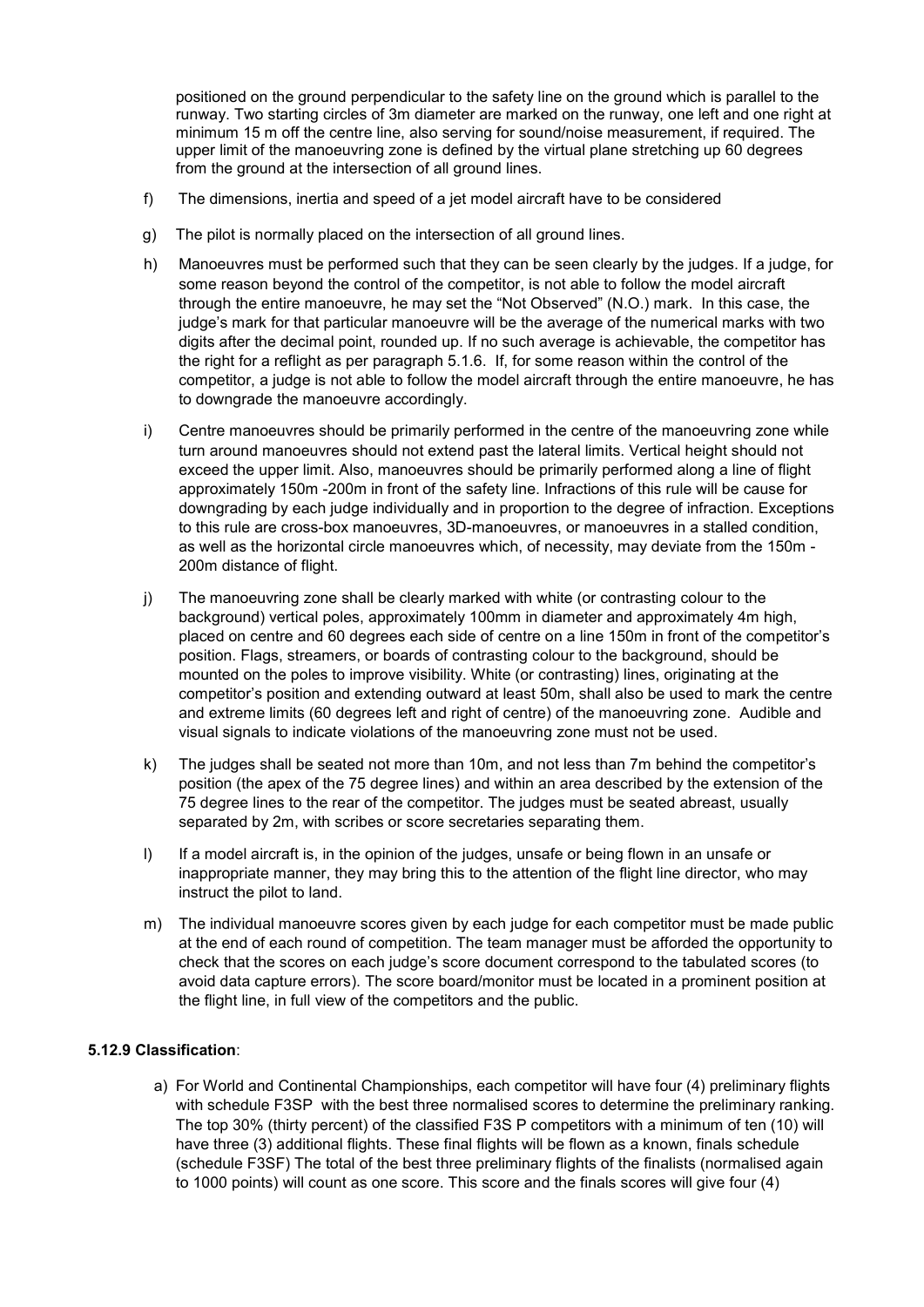normalised scores. The sum of the three best will give the final classification. In the case of a tie, the sum of all the four (4) scores will determine the winner.

In the event of adverse weather where flying of all rounds is not possible the classification would be determined on rounds completed as follows:

Preliminaries: one round=one flight counts, two rounds= best one flight counts, three rounds= best two flights count.

Semifinals: one round=the total of the counting preliminary flights (normalised again to 1000 points) with the one semifinals flight count.

Finals: one round=one flight counts, two rounds=two flights count, three rounds, best one flight out of first and third round with flight of second round count.

b) The team classification in F3S is established at the end of the competition (after the finals) by adding the numerical final placing of the best three team members of each nation. Teams are ranked from the lowest numerical scores to the highest, with complete three-competitor teams, ahead of two-competitor teams, which in turn are ranked ahead of one-competitor teams. In the case of a tie, the best individual placing decides the team ranking

All competitors matching the junior definition as per CIAM General Rules C.15.6.1 are ranked in an additional junior classification.

- c) For World and Continental Championships, the scores for all rounds preliminary, and finals, will be computed using the Tarasov-Bauer-Long (TBL) statistical averaging scoring system. Only computer tabulation systems containing the TBL algorithm and judge analysis programs that have been Subcommittee approved can be used at World and Continental Championships. To be eligible for approval a computer tabulation system has to be tested as recommended by the CIAM F3 Aerobatics Subcommittee Scoring Software Working Group.
- e) All scores for each round, preliminary, semi-final and finals, will then be normalised as follows: The average score of the top half of competitors flown in front of a particular group of judges (ie a round) shall be awarded 1000 points. The remaining scores for that group of judges are normalised to a percentage of the 1000 points in the ratio of actual score over this average score.

$$
Points_x = \frac{S_x}{S_w} \times 1000
$$

Points<sub>x</sub> = points awarded to competitor X  $S_x$  = score of competitor X  $S_W$  = average score of top half of competitors in round

Note 1: Final flights to determine the individual winner are usually required for World and Continental Championships.

For open international events, national championships, and domestic competitions, the best two out of three flights of Schedule P may be used to determine the individual winner and team placing.

Flights of Schedule F may be incorporated depending on local circumstances and the time available.

Note 2 :The TBL score tabulation system can only be applied for events with at least 5 competitors and 5 judges.

#### 5.12.10. Judging

- a) For each competition in F3S, there must be a minimum of three (3), and a maximum of five (5) judges, plus one timer.
- b) For larger events, there might be several panels of judges.
- c) For World or Continental Championships the organiser must appoint one or more panels of five judges each. The judges must be of different nationalities. Those selected must reflect the approximate geographical distribution of teams having participated in the previous World Championships and the final list must be approved by the CIAM Bureau. At least one third, but not more than two thirds of the judges must not have judged at the previous World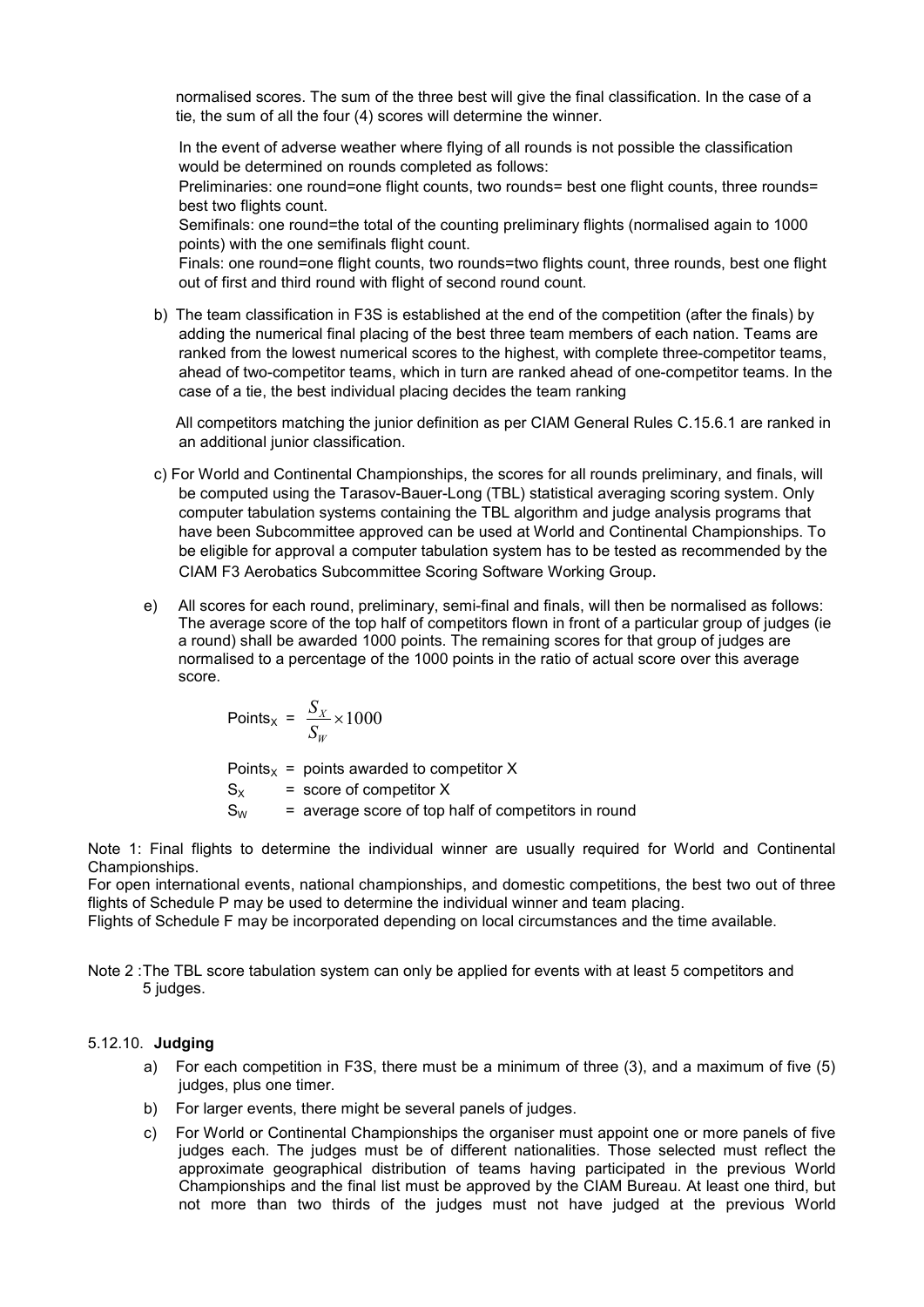Championship. Judge assignment to the panels will be by random draw.

In the case of more than one panel of judges, the panels may be combined for final rounds of flights.

- d) The invited judges for World or Continental Championships must be selected from the applicable list of current or upcoming approved FAI international judges and must have had a reasonable amount of F3A or F3S judging experience and must submit a resume of his judging experience to the organiser when accepting the invitation to judge at a World or Continental Championship. The organiser must in turn submit the resumes to the CIAM Bureau for approval.
- e) To avoid errant judging, it is recommended that training flights be performed, before the beginning of official flying. These training flights are judged and tabulated according to the regulations, but the results are not made public.

### 5.12.11. Organisation for Radio Controlled Aerobatics Contests

- a) Members of a National team, who have processed only one model aircraft each, may make use of the second model aircraft processed by another member of the same team. However, once that model has been used by a team member in that competition, it may not be used by any other competitor. If that team member did not process the model aircraft in the first place, then it must be re-registered and remarked appropriately. This is the responsibility of the team manager.
- b) Only spread spectrum radio control systems are allowed.
- c) The draw for flight order will be done for each flight line. Team members will not be drawn to fly directly after each other. Team members on separate flight lines will be separated by at least two competitors. Competitor identification numbers will only be assigned after this flight order draw, by competitor group, and in numerical ascending order.
- d) For flights two, three and four of the preliminary rounds the flight order will start  $\frac{1}{4}$ ,  $\frac{1}{2}$ and  $\frac{3}{4}$  down the flight order respectively. Organisers must take care to avoid a flight draw which will cause competitors to fly at approximately the same time each day.
- e) The flight order for the first round of the finals in will be established by a random draw as above. The flight order for flights two, and three will start 1/3 and 2/3 down the finals flight order with decimals rounded-up.
- f) Competitors must be called by a flight line official at least five minutes before they are required to occupy the starting area.
- g) The competitor and his helper(s) then occupy the starting area so that a radio check can be performed to verify the correct functioning of the radio control equipment. The competitor must be allowed a maximum of one minute for a radio check before the beginning of the starting time.
- h) The time keeper will audibly notify the competitor when the minute is finished and immediately begin timing the starting time.
- i) According to paragraph 5.1.2., the voltage of the propulsion battery of electric powered models, must be checked by an official in the preparation area before the starting time is started.
- j) For electric powered models, the electric power circuit(s) must not be physically connected, before the starting time is begun and must be physically disconnected immediately after landing.
- k) A competitor is allowed six (6) minutes of starting time and five (5) ??? minutes of flying time for each flight. The timing of an attempt starts when the contest director, or timekeeper, gives an instruction to the competitor to start and the 6-min starting time begins. The competitor must be informed when five (5) minutes of the starting time have elapsed.The openly displayed timing device/clock will be re-started to count the 5-min flying time when the model aircraft has been placed in the take-off circle. If the model aircraft is not placed with its wheels in the starting circle before/at the expiration of the 6-minute starting time, the contest director/time keeper will advise the competitor and helper that the flight may not proceed. The flight shall score zero points.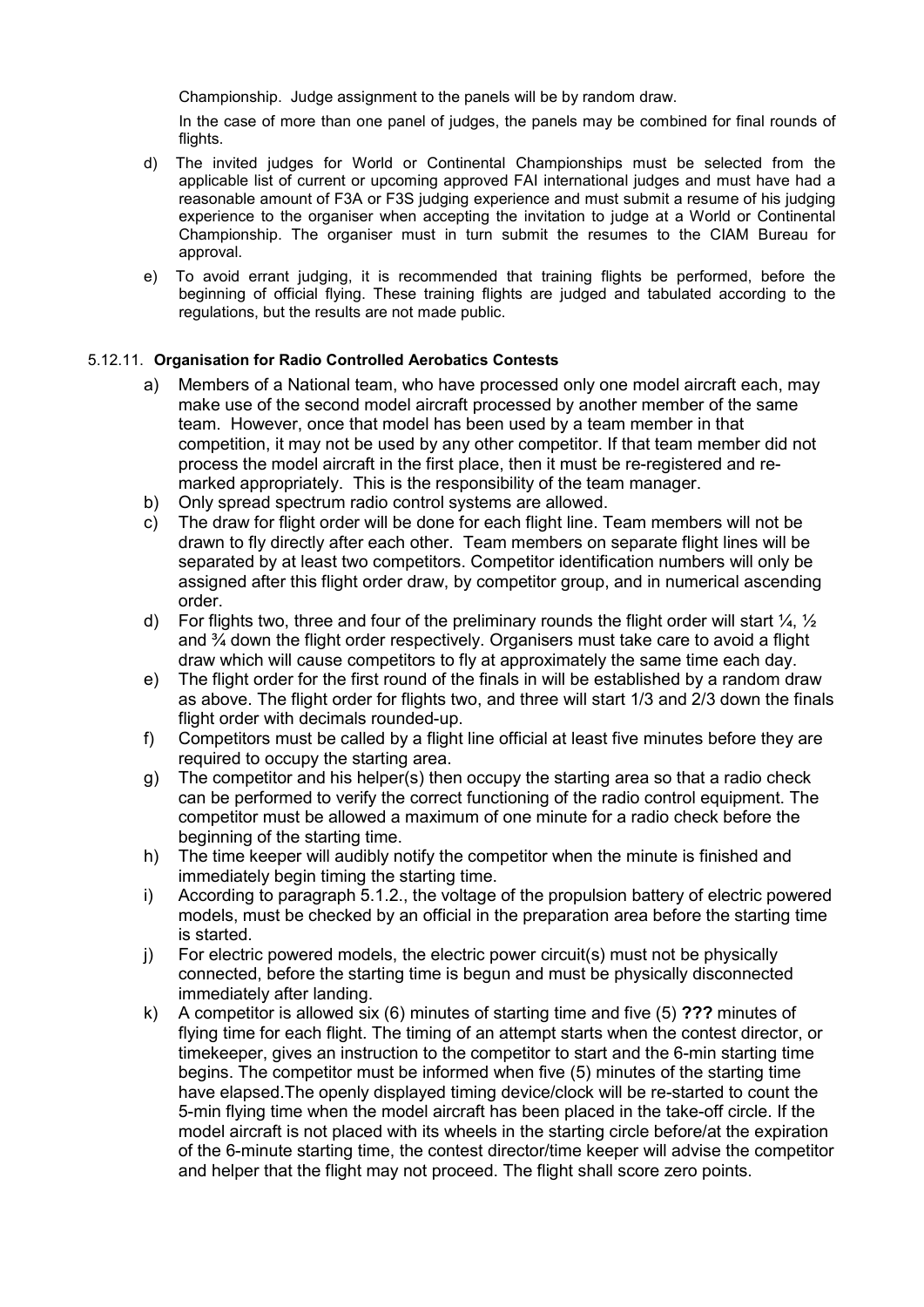With the expiry of the 5-minute flying time, the scoring will cease except for the in-flight sound assessment, which is judged after the model aircraft has landed, irrespective of the time. The contest director/time keeper will advise the pilot, helper, and the judges of the expiry of the 8-minute flying time. The clock will be stopped when the wheels of the model aircraft touch the ground for landing, as proof to the competitor of the recorded time.

- l) The competitor may not start his model aircraft unless he has been instructed by a flight line official to do so. Deliberate starts at the flight line during official flying to check the propulsion device will be subject to disqualification from that round. No public address or commentary should be made during flights.
- m) During the flight, the pilot and his helper/caller (if required) must stay in the designated position in front of the judges, at the convergence of the ground lines and under the supervision of the flight line director. The pilot must wear or display his identification/start number.

## 5.12.12. Execution of Manoeuvres

- a) The manoeuvres must be executed during an uninterrupted flight in the order in which they are listed in the schedule. The competitor may make only one attempt at each scored manoeuvre during the flight.
- b) The model aircraft must take-off and land unassisted, that is, no hand launched flights. If any part of the model aircraft is jettisoned during the flight, scoring will cease at that point and the competitor must be instructed by the flight line director to immediately land his model aircraft. Usually, the judges will be able to determine when a part has been jettisoned from the model aircraft. They should bring this to the attention of the flight line director on site.
- c) The direction of the first manoeuvre or the landing may be different from that of the take-off.
- d) After take-off, only turn-around manoeuvres, and not more than two (2), are allowed before starting the first manoeuvre of the schedule.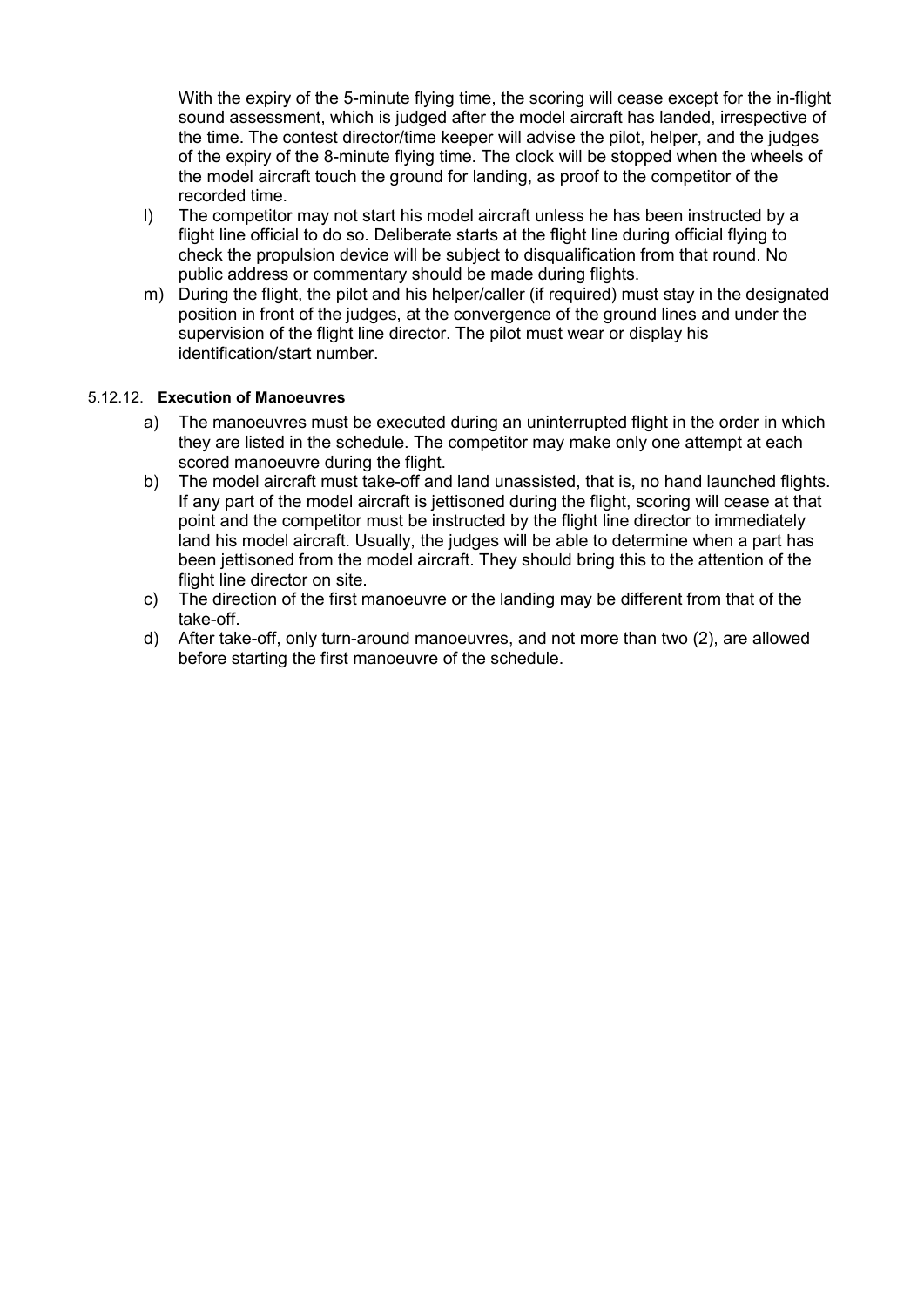#### 5.12.13 Schedule of Manoeuvres

The schedule F3SP is a preliminary schedule for expert pilots in Jet Aerobatic Power Model Aircraft competitions.

The schedule F3P-F is a finals schedule for expert pilots in Jet Aerobatic Power Model Aircraft competitions.

The schedule F3P-FS (Freestyle) is for competitors to demonstrate their artistic performances in Jet Aerobatic Power Model Aircraft in conjunction with music.

#### 5

Preliminary Schedule SP-20 (2019-2020) K Factor SP-20.01: Loop with roll integrated over top 90 degrees 4 and the state of the SP-20.02: Half reverse Cuban 8 with half roll and the state of the SP-20.02: Half reverse Cuban 8 with half roll and the state of the SP-20.02: SP-20.02: Half reverse Cuban 8 with half roll  $\overline{a}$ <br>
SP-20.03: Knife-edge Flight 3 SP-20.03: Knife-edge Flight 3<br>SP-20.04: Immelmann with half roll 3 SP-20.04: Immelmann with half roll and the state of the state of the state of the state of the state of the state of the state of the state of the state of the state of the state of the state of the state of the state of t SP-20.05: Reverse Cuban 8 with half roll, full roll  $\mathsf{S}$ P-20.06: Half rositive loop  $\mathsf{S}$ SP-20.06: Half positive loop 1<br>SP-20.07: Figure 9 with roll up 1 SP-20.07: Figure 9 with roll up<br>
SP-20.08: Pull-push-pull Humpty Bump with half roll down<br>
3 SP-20.08: Pull-push-pull Humpty Bump with half roll down<br>SP-20.09: 45° Upline with 3 consecutive 1/2 rolls 3 SP-20.09: 45° Upline with 3 consecutive ½ rolls 3 SP-20.10: Half square loop 2<br>SP-20.11: Slow roll 2 SP-20.11: Slow roll 3<br>
SP-20.12: Half Cuban 8 with half roll 3 SP-20.12: Half Cuban 8 with half roll SP-20.13: Square Loop with  $\frac{1}{2}$  roll,  $\frac{1}{2}$  roll 5

| Final Schedule SF20 (2019-2020)                                                                                                       | K Factor |
|---------------------------------------------------------------------------------------------------------------------------------------|----------|
| SF-20.01: Square Loop on corner with $\frac{1}{2}$ roll, $\frac{1}{2}$ roll, $\frac{1}{2}$ roll, $\frac{1}{2}$ roll (into leg middle) | 5        |
| SF-20.02: Shark Fin with two consecutive 1/4 rolls (into 45°), exit upright                                                           | 3        |
| SF-20.03: Knife-edge flight with 1 roll in the middle, exit inverted                                                                  | 4        |
| SF-20.04: Half negative loop with 1 roll at end                                                                                       | 2        |
| SF-20.05: Rolling loop with one roll (from top)                                                                                       | 5        |
| SF-20.06: Half negative square loop with half roll, exit upright                                                                      | 2        |
| SF-20.07: Figure 9 with 4-point roll up                                                                                               | 4        |
| SF-20.08: Pull-push-pull Humpty Bump with consecutive two $\frac{1}{4}$ rolls down, exit upright                                      | 3        |
| SF-20.09: Avalanche with one snap roll on top                                                                                         | 4        |
| SF-20.10: Top Hat with two consecutive $\frac{1}{4}$ rolls up, $\frac{1}{2}$ roll down, exit inverted                                 | 3        |
| SF-20.11: Knife Edge Humpty Bump with 1/4 roll, 3/4 roll                                                                              | 4        |
| SF-20.12: Half square loop on corner with half rolls (leg middle), exit upright                                                       | 3        |
| SF-20.13: Positive spin with three turns, exit upright                                                                                | 3        |
| SF-20.14: Half reverse Cuban 8 with consecutive two 1/4 rolls                                                                         | 3        |
| SF-20.15: 8 consecutive 1/8 rolls                                                                                                     | 4        |

For the description of the manoeuvres, judging notes, and Aresti diagrams, see Annex 5X. For the Manoeuvre Execution Guide, see Annex 5B.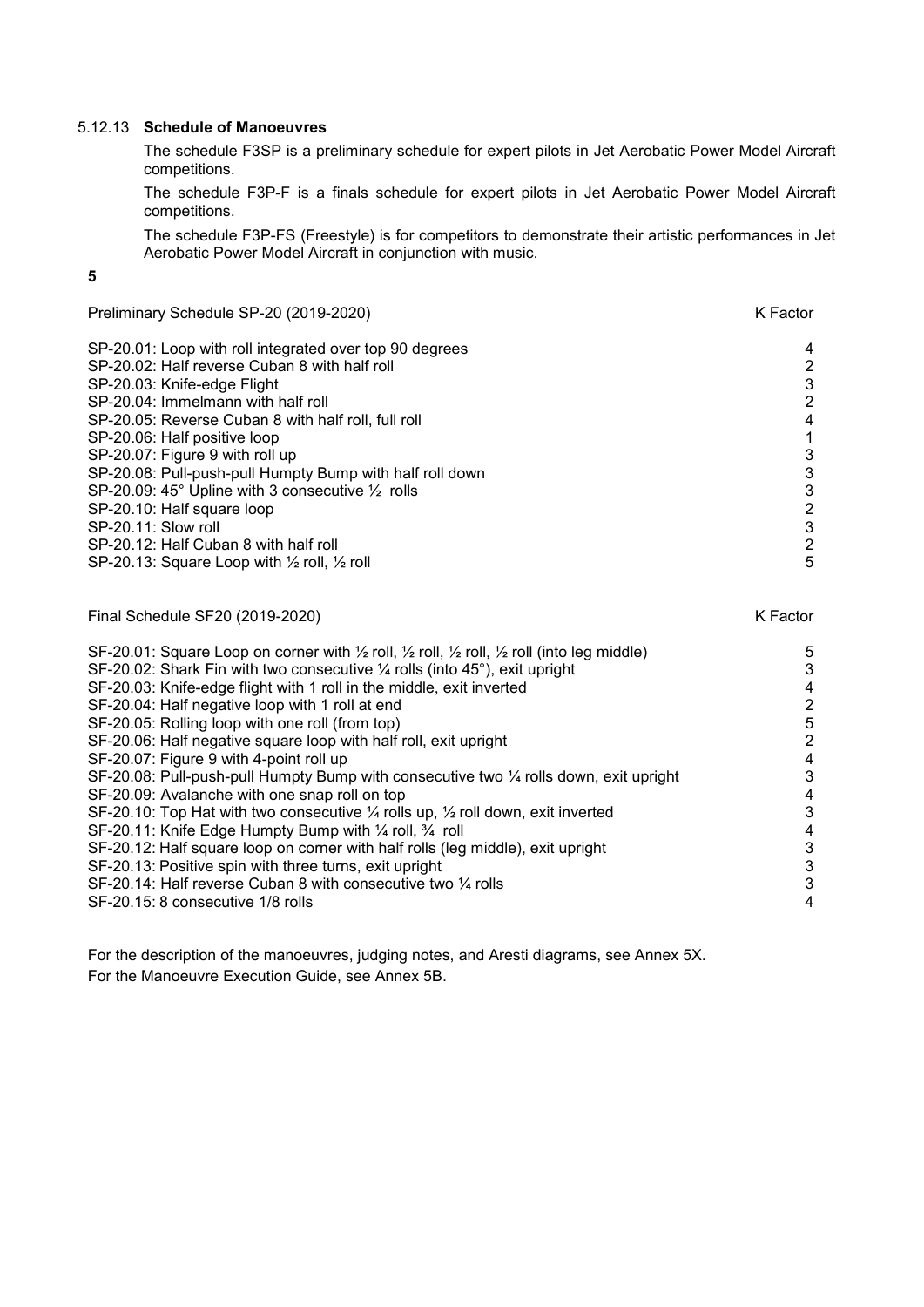# ANNEX 5X F3S – RADIO CONTROLLED AEROBATIC JET MODEL AIRCRAFT

# DESCRIPTION OF MANOEUVRES

## PRELIMINARY SCHEDULE F3S P-20

#### SP-20.01 Loop, with roll integrated over top 90 degrees

From upright, pull through a loop while performing an integrated roll in the top 90 degrees of the loop, exit upright.

# SP-20.02 Half Reverse Cuban 8 with ½ roll

From upright, pull through a 1/8 loop into a 45 degree upline, perform a ½ roll, pull through a 5/8 loop, exit upright.

## SP-20.03 Knife-edge Flight

From upright, perform a 1⁄4 roll to knife-edge flight, perform a 1⁄4 roll, exit upright.

### SP-20.04 Immelmann with ½ roll

From upright, pull through a  $\frac{1}{2}$  loop, immediately followed by  $\frac{1}{2}$  roll, exit upright.

### SP-20.05 Reverse Cuban 8 with ½ roll, roll

From upright, push through a 1/8 loop into a 45° downline, perform 1/2 roll, push through a ¾ loop into a 45°downline, perform a roll, pull through a 5/8 loop, exit inverted.

### SP-20.06 Half Loop

From inverted, pull through a ½ loop, exit upright.

### SP-20.07 Figure 9 with roll up

From upright, pull through a ¼ loop into a vertical upline, perform a roll, pull through a ¾ loop, exit upright.

## SP-20.08 Pull-push-pull Humpty Bump with half roll down

From upright, pull through a  $\frac{1}{4}$  loop to a vertical upline, push through a  $\frac{1}{2}$  loop into a vertical downline, perform a ½ roll, pull through a ¼ loop, exit upright.

## SP-20.09 45 ° Upline with thre consecutive ½ rolls

From upright, pull into a 45 degree upline, perform consecutively three ½ rolls, pull through ¼ loop, exit inverted.

#### SP-20.10 Half Squre Loop

From inverted, pull through a  $\frac{1}{4}$  loop into a vertical downline, pull through a  $\frac{1}{4}$  loop, exit upright.

#### SP-20.11 Slow roll

From upright, perform a slow roll, exit upright.

## SP-20.12 Half Cuban 8 with ½ roll

From upright, pull through a 5/8 loop into a vertical upline, pull through a 1/2 loop into a vertical downline, perform a ½ roll, pull through a ¼ loop exit upright.

## SP-20.13 Square Loop with ½ roll, ½ roll

From upright, pull through a  $\frac{1}{4}$  loop into a vertical upline, pull through a  $\frac{1}{4}$  loop perform  $\frac{1}{2}$  roll, push through a  $\frac{1}{4}$  loop into a vertical downline, push through a  $\frac{1}{4}$  loop, perform  $\frac{1}{2}$  roll, exit upright.

#### *The Aresti diagrams appear overleaf.*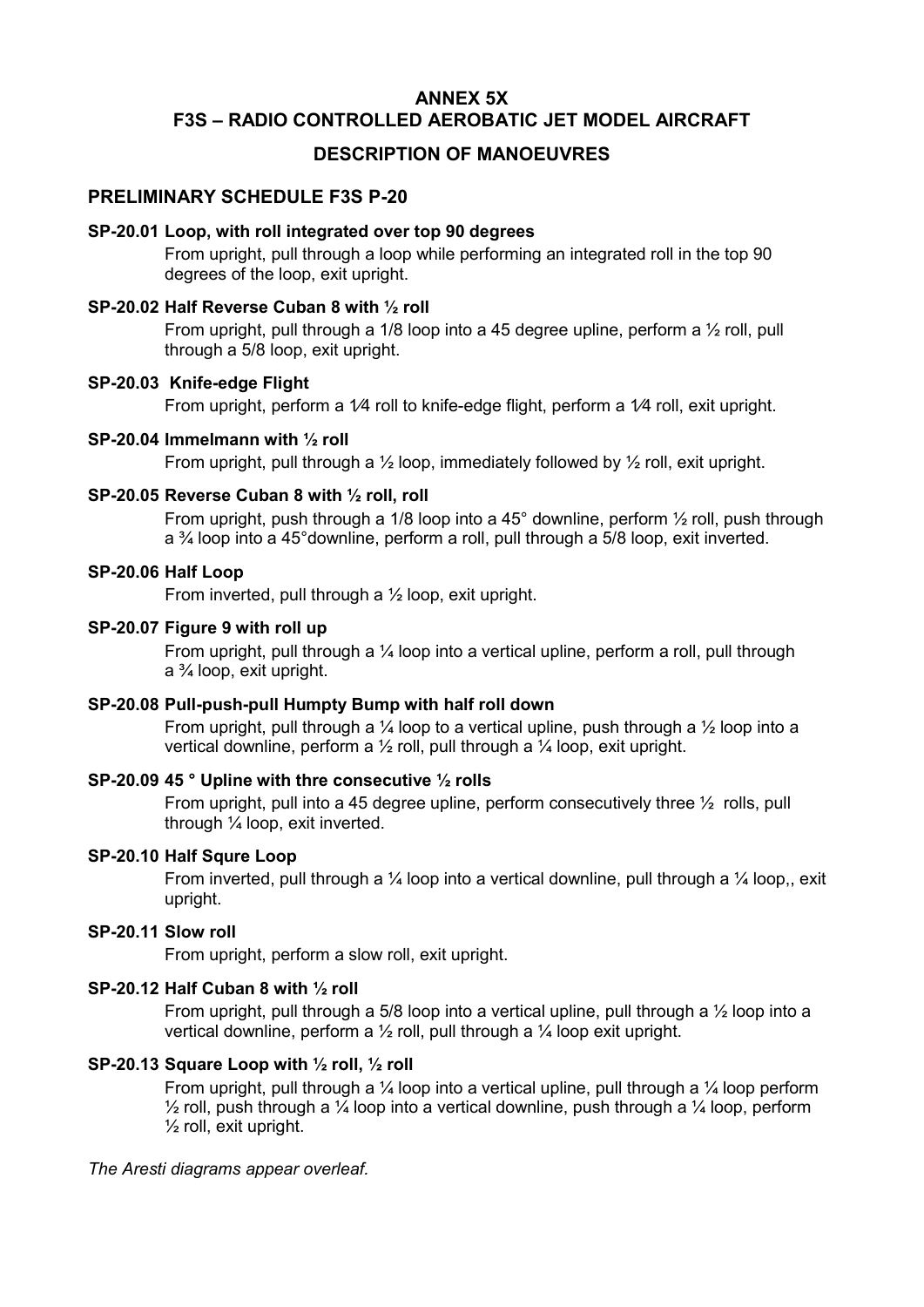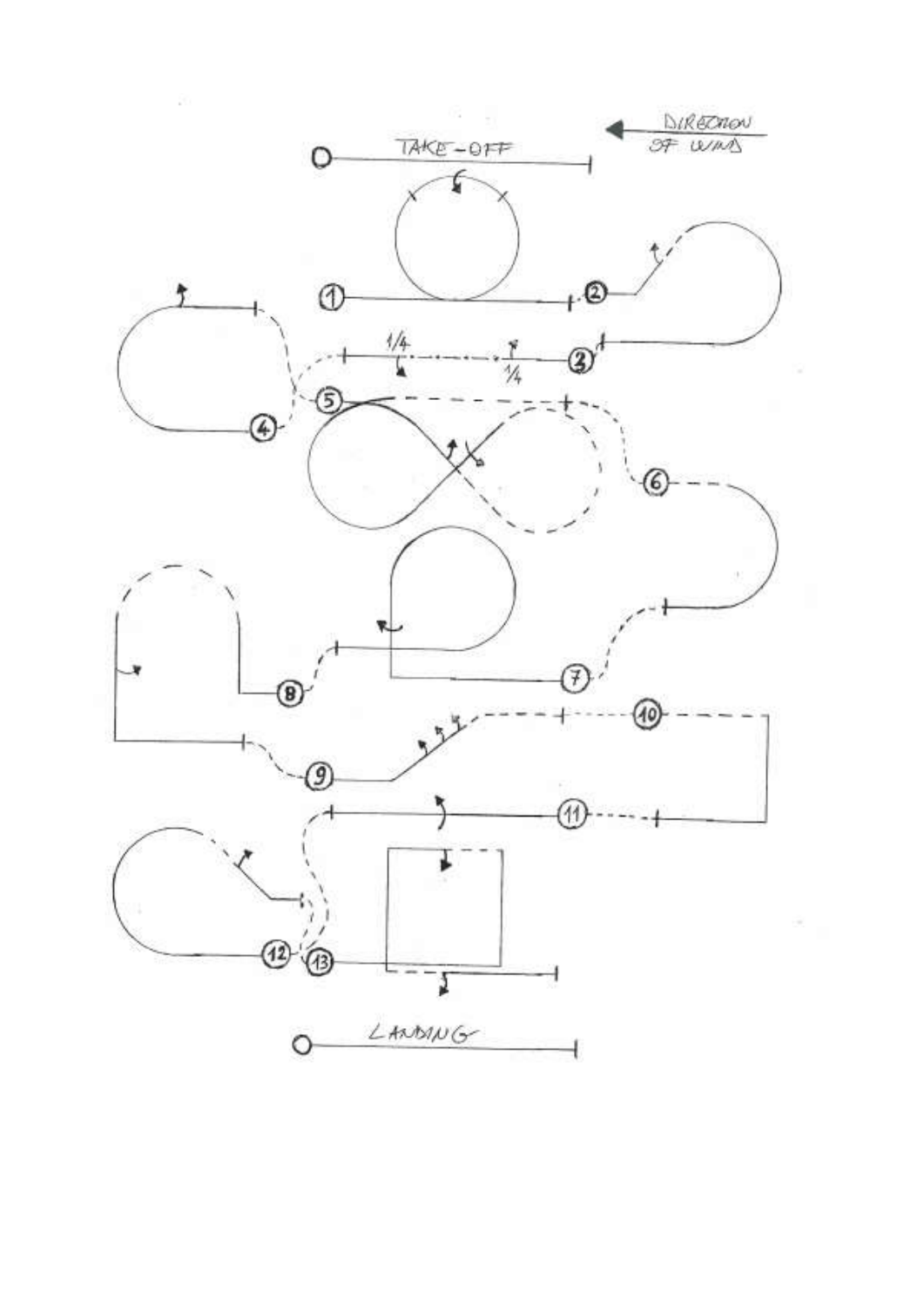# FINAL SCHEDULE F3S F20

#### SF-20.01 Square Loop on corner with  $\frac{1}{2}$  roll,  $\frac{1}{2}$  roll,  $\frac{1}{2}$  roll,  $\frac{1}{2}$  roll,

From upright, pull through a 1/8 loop into a 45 ° upline, perform a 1/2 roll, push through a  $\frac{1}{4}$  loop into a 45 ° upline, perform a  $\frac{1}{2}$  roll, pull through a  $\frac{1}{4}$  loop into a 45 ° downline, perform a ½ roll, push through a ¼ loop into a 45 ° dowline, perform a ½ roll, , pull through a 1/8 loop, exit upright.

### *SF-20.02 Shark Fin with two consecutive ¼ rolls*

From upright, pull through a 1/8 loop into a 45 degree upline, perform consecutively two  $\frac{1}{4}$  olls, pull through a 3/8 loop, pull through a  $\frac{1}{4}$  loop, exit upright.

#### *SF-20.03 Knife-edge Flight with roll*

From upright, perform a ¼ roll, perform a knife-edge flight, perform a roll in opposite direction to the ¼ roll, perform a knife-edge flight, perform a ¼ roll in opposite direction to the roll, exit inverted.

## *SF-20.04 Pushed Immelmann with half roll*

*From inverted, push through a half loop, immediately followed by ½ roll, exit upright.*

#### *SF-20.05 Rolling Loop*

*From upright, push through a a loop while integrating one roll, exit upright.*

#### *SF-20.06 Half Square Loop with ½ roll*

*From upright,, push through a ¼ loop,perfortm a ½ roll, pull through a ¼ loop, exit upright.*

### *SF-20.07 Figure 9 with four consecutive ¼ rolls rolls*

*From upright, pull through a ¼ loop into a vertical upline, perform consecutively four ¼ rolls, pull through a ¾ loop, exit upright.*

#### *SF-20.08 Pull-push-pull Humpty Bump with consecutive two ¼ rolls*

*From upright, pull through a ¼ loop to a vertical upline, push through a 1/2 loop into a vertical downline, perform consecutively two ¼ rolls, pull through a ¼ loop, exit upright.* 

### *SF-20.09 Avalanche*

*From upright, pull through a loop, while performing a snap roll on top, exit upright.*

#### *SF-20.10 Top Hat with two consecutive ¼ rolls, ½ roll*

*From upright, pull through a ¼ loop into a vertical upline, perform consecutively two¼ rolls, pull through a ¼ loop, pull through a ¼ loop into a vertical downline, perform a ½ roll, push through a ¼ loop, exit inverted.*

### *SF-20.11 Knife Edge Humpty Bump with ¼ roll, ¾ roll*

*From inverted, fly past center, push through a ¼ loop into a vertical upline, perform a ¼ roll, perform a ½ knife edge loopinto a vertical downline, perform a ¾ roll, push through a ¼ loop, exit inverted.*

#### *SF-20.12 Half Square Loop on corner with half rolls*

*From inverted, push through a 1/8 loop into a 45° upline, perform a ½ roll, pull through a ¼ loop into a 45° degrees upline, perform a ½ roll, push through a 1/8 loop, exit upright.*

## *SF-20.13 Positive Spin with three turns*

*From upright, perform a spin with three turns, exit upright.*

#### *SF-20.14 Half reverse Cuban 8 with consecutive two ¼ rolls*

*From upright, pull through a 5/8 loop into a 45° downline, perform consecutively two ¼ rolls, exit upright.*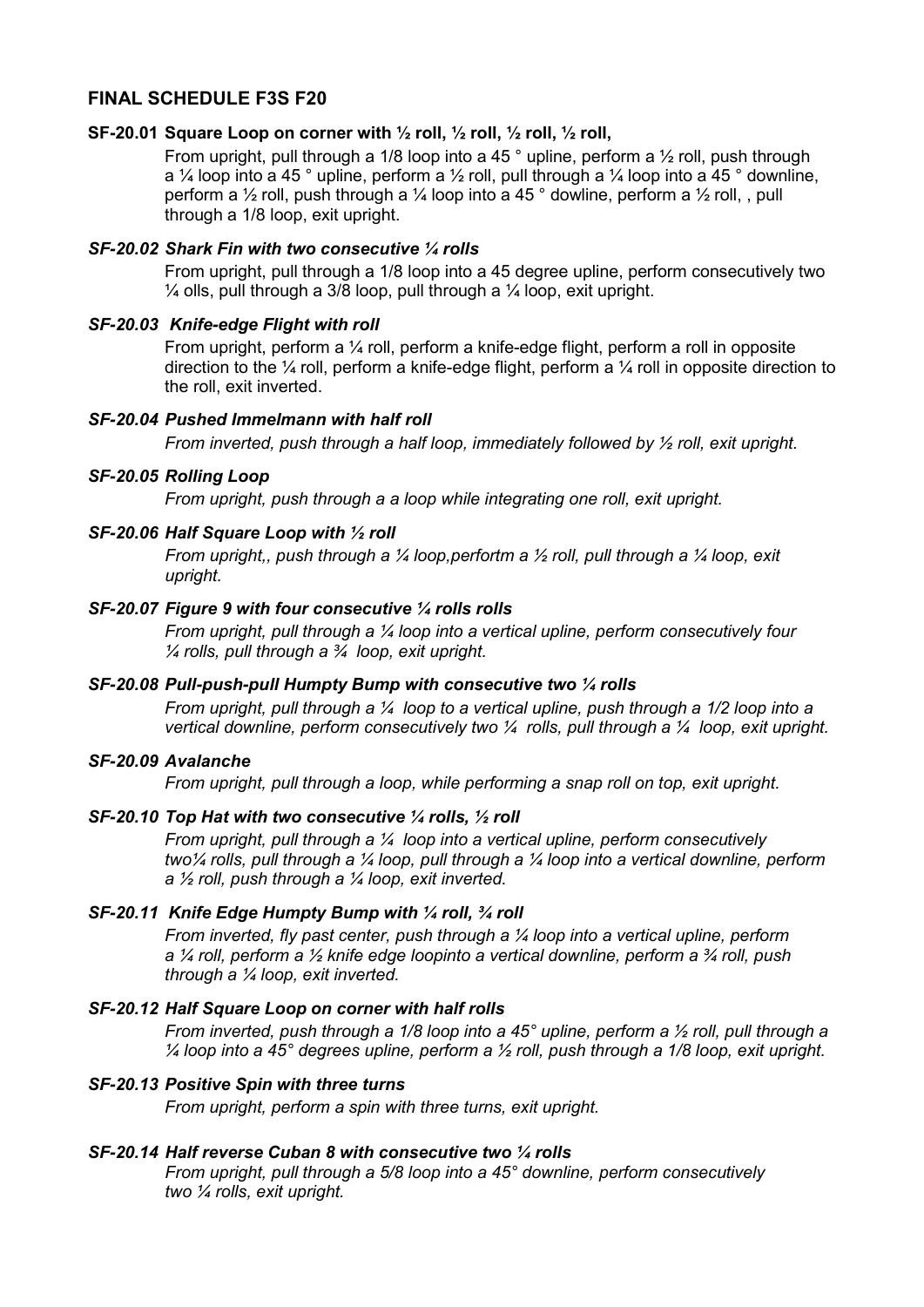# *SF2-0.15 Eight consecutive 1/8 rolls*

*From upright, perform consecutively eight 1/8 rolls, exit upright.*

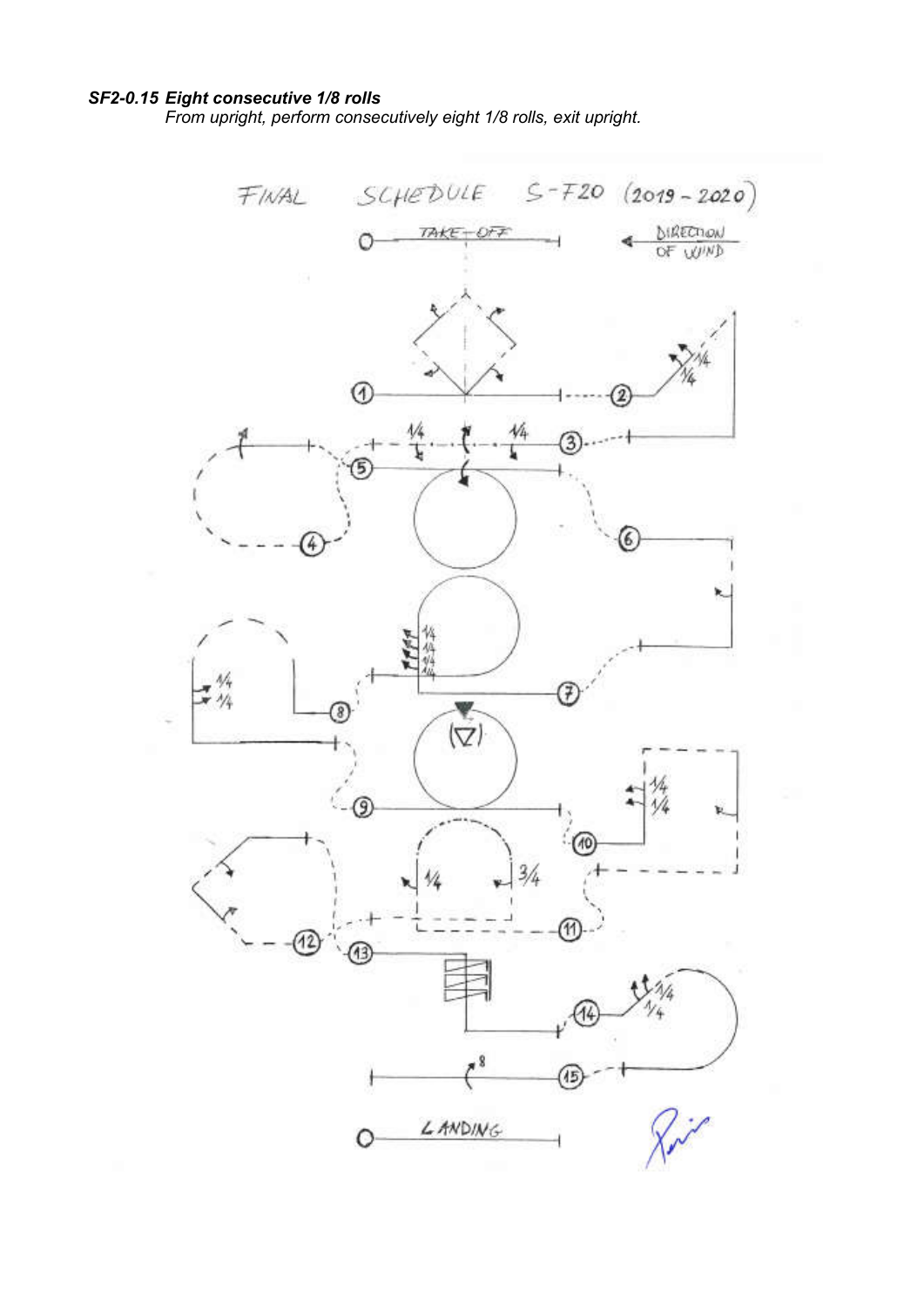# F3S-individual Freestyle (F3S-FS), added event (Draf)

After the competiton flights with schedule P and F, one ore two Freestyle Rounds may be held as part of the event, with an independent classification, depending on local circumstances and the time available.

Every competitor who takes part in the competition has the right to take part at the freestyle round, with one of the two models regestered in the competition at his choice.

The freestyle event can be held only with a minimum of 5 competitors or more.

The total of the round (normalised to 1000 points) will count as final classification for the individual Freestyle competition.

The allowed starting time is six (6) minutes. The competitor must be informed when five (5) minutes of the starting time have elapsed.

Music starts when the competitor has signaled his wish to start the music to the operator of music. This has to be done within the first thirty (30) seconds after take off. The duration of the music must be five (5) minutes +/- 5 seconds. Judging of the flight starts with the beginning of the music, the flight ends at the stop of the music. The model has to be landed immediately after the music has ended or with ending of the music

### FS 1. Take-off Sequence

Place the model aircraft on the floor and take-off.

### FS 2. Freestyle

A sequence of manoeuvres, freely composed by the competitor and flown in harmony to simultaneously played music of his choice. Any possible flight manoeuvres may be flown and "show effects" presented, as long as safety is not compromised and conformity to the rules is met. It is permitted to perform different programs in conjunction with different music in each round. The performance is judged for the entire flight from start to finish and in accordance to the following *five* criteria:

For Freestyle flights the judges can give up to the maximum points. The scores are given after the flight for all *five* criteria. It is important, that the scores for each criterion reflect the entire flight, not only some details of the flight.

## **Precision and Accuracy Exercision and Accuracy** K-20

The manoeuvres and figures should be executed with precision and accuracy, with the competitor demonstrating that he has the aircraft under full control in all attitudes. It should be clear to the judges that the manoeuvres flown, were in fact, intended and fully under the pilot's control. Higher marks will be given under this heading when individual manoeuvre elements are started and finished on obviously precise headings and well-defined attitudes

## Complexity **K-20**

This criterion evaluates the level of difficulty and variety of manoeuvres of the freestyle flight. It is important, that the entire flight is to be judged, not only some highlights. So the score reflects the average level of difficulty and variety. In addition, the pilot is to utilise the full flight performance scope of his model. Fast and slow flying, snap manoeuvres, hovering etc. The manoeuvres should show positive as well as negative "g"-portions: loops, rolls, snaps, spins, stall-turns, tailslides, hovering, torque-rolls, flat circles, Lomcevacs, circles, etc. Frequent repetition of the same manoeuvre has to be downgraded respectively. Manoeuvres should be positioned in parallel or rectangular to the safety line. Poorly governed, unplanned or casually flown manoeuvres will be downgraded. The same applies to phases less extraordinarily attractive.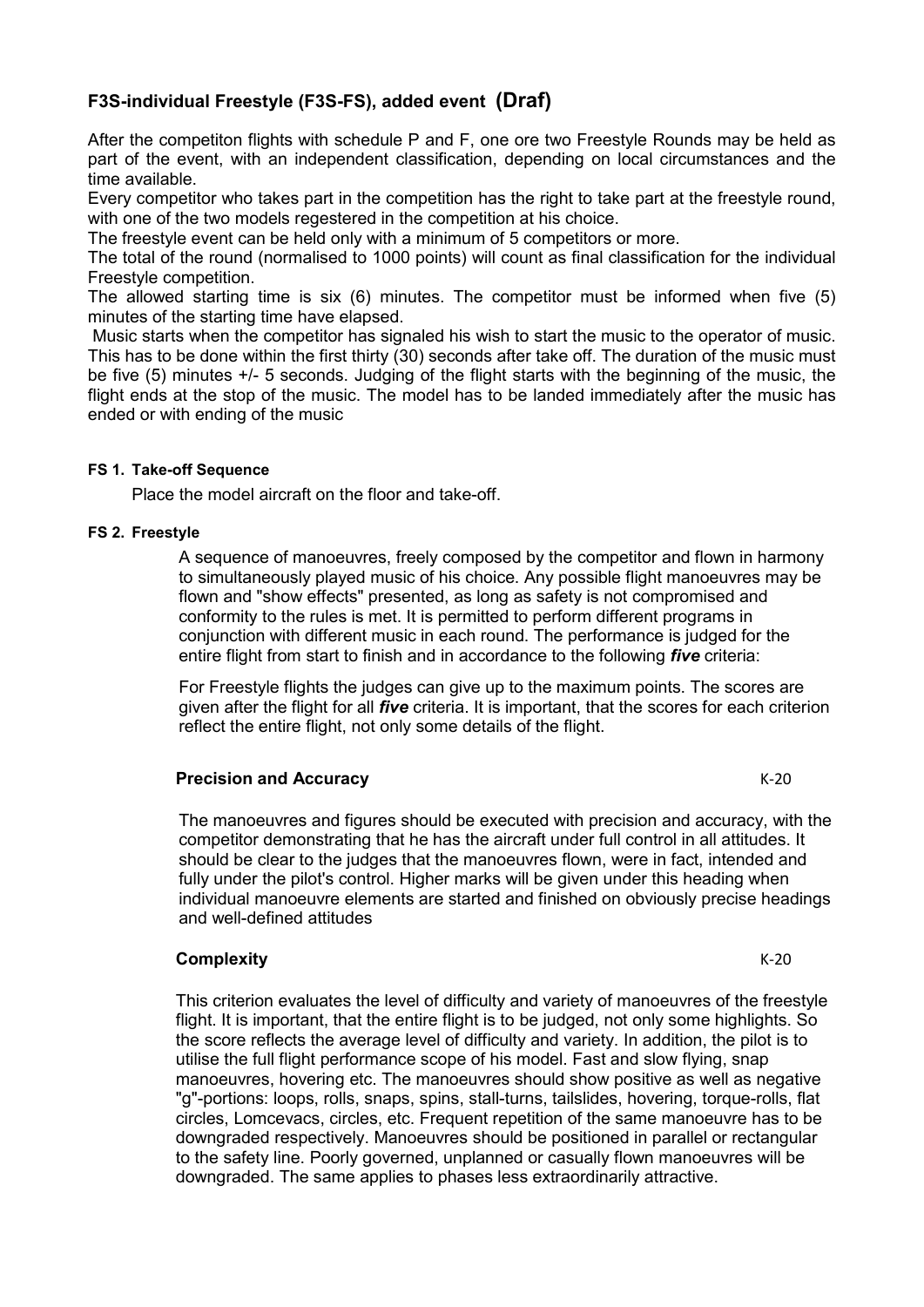Risky manoeuvres should never be mistaken as difficult manoeuvres. Risky manoeuvres must not lead to higher scores for difficulty, but result in a downgrade for safety.

#### Harmony of flight to Music News Assessment of the K-30

The difficulty for competitors in F3S\_FS will be to fly perfectly in harmony and rhythm with a musical arrangement that they have selected themselves. The flight performance should be synchronized with the music and must not be a flying with background music.

The manoeuvres should follow the music and end with it. In F3S FS flights, the transformation of musical accents into the performance is of great importance. The selected music piece(s) should flow through transitions, but contain fast-slow, softloud and dramatic sections. Dynamic and diversified sequences will lead to higher scores here. There should be a variety of different tempi in the presentation. The mood of the selected music should be reflected in the manoeuvres and the presentation. Flights to Music pieces with little contrast, variety or tempi result in downgrades. Marks should be deducted in this category for a flight that shows no relation between the rhythm of the evolutions and the music, therefore transforming the musical accompaniment to simple background music.

### Utilization of Manoeuvring Area K-10

The presentation should fill the manoeuvring area .The performance should be orientated towards judges and spectators, although risky flying towards judges and spectators will result in downgrades.

#### Special Effects K-10

For special effects, additional points can be given. (see Judges Notes) Special effects may be used for making the presentation of the freestyle flight more spectacular through the use of:

Smoke: to be defined

Vector Control: to be defined

Lights can be a part of the model aircraft. They may be switched on and off during the flight or used to match the beat of the music.

#### Other:

Unspecified special effects that pilots elect to use or may created in the future.

#### Judges Notes:

F3S-FS focuses on spectator and media efficacy. This is why the performances should be extraordinarily spectacular and entertaining under these aspects.

Judging of freestyle performance is more subjective and can't be done like used in F3S Aerobatics (P andF schedules by deducting points. So judging for Precision and Accuracy, Complexity, Harmony to Music and Utilisation of Manoeuvre Area should start around 5 and add or subtract as the flight progresses.

For each one of the Special Effects judges may give a score up to twoand a half (2,5) points. If a special effect is presented during the whole flight, there should not be more